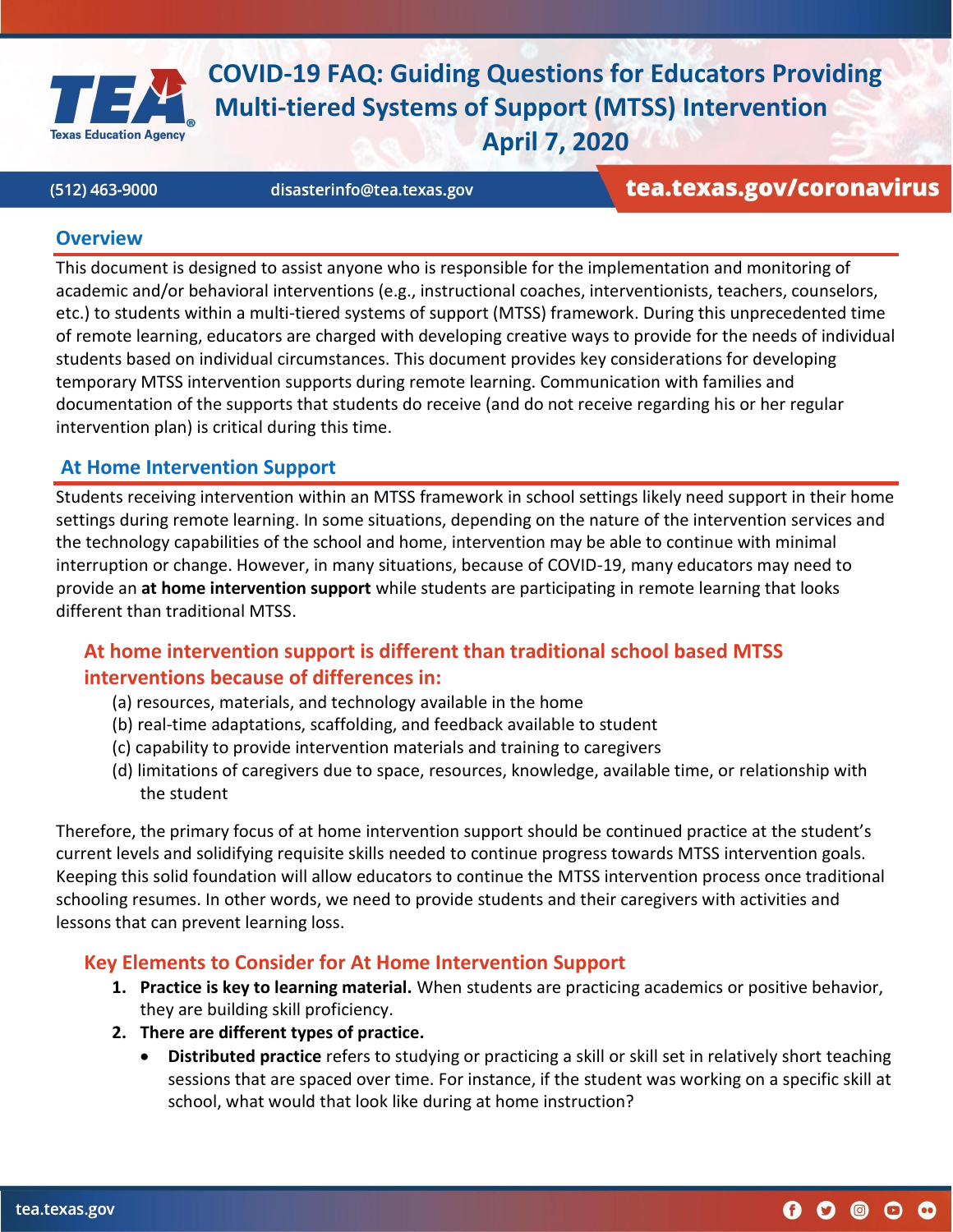

#### (512) 463-9000

# tea.texas.gov/coronavirus

 $0$  0 0 0 0

- **Cumulative practice** involves adding related skills to previously acquired skills and practicing the skills together in one activity set or session. For instance, if the student was learning several related skills at school, how could you combine this instruction into one at home lesson?
- **3. There are different ways to practice.**

disasterinfo@tea.texas.gov

- **Guided practice is the educator/adult and student working together.** This can occur at varying degrees. We can do guided practice that is highly scaffolded and modeled and then lead students to independent practice through reducing the scaffolding and modeling. For example, using a think-pair-share or having students complete a sentence stem is guided practice that is closer to the modeling component of teaching and learning.
- **Independent practice is the student practicing independently.** Certain guided practice activities lend themselves to being highly scaffolded, and others are more closely related to independent practice. In comparison to the guided practice example, having students think of a response on their own and share it or create a sentence using a targeted vocabulary word is closer to independent practice. These activities can still be scaffolded to fit into the guided practice category, but they put a greater responsibility for the learning on the student.
- **4. When possible, incorporate a "face-to-face" option with a video call.** A personal touch from the educator supports learning and emotional well-being by providing motivation and a consistency with the connection to school. Designing check-ins and learning experiences in a personal, secured way supports continued growth.
- **5. Teachers and interventionists can still provide strategies to support.** As schools look to establish schedules for students, thinking about students with interventions will help keep them on track. TEA is working with the Special Education Task Force to identify more resources and solutions for districts. This document and others will be updated to reflect additional information.

## **Helpful Resources**

- 1. **The National Center on Intensive Intervention (NCII)**  [free intervention materials for educators](https://intensiveintervention.org/audience/educators)
- 2. **The National Center for Systemic Improvement**  [free resources on various topics from NCIS](https://ncsi-library.wested.org/resources)
- 3. **The Council for Exceptional Children**  [resources for teaching remotely](https://cec.sped.org/Tools-and-Resources/Resources-for-Teaching-Remotely)
- 4. **Center on Positive Behavioral Interventions & Supports (PBIS)**  [four resources to support students](https://www.pbis.org/announcements/4-resources-to-support-students-during-the-pandemic)  [during the pandemic](https://www.pbis.org/announcements/4-resources-to-support-students-during-the-pandemic)
- 5. **Florida PBIS**  [PBIS virtual learning webinars](https://www.livebinders.com/play/play?id=2563197)

**Special thanks to the Targeted Interventions using Evidence-based Research (TIER) technical assistance grantee at The University of Texas at Austin for collaboration in developing this resource.**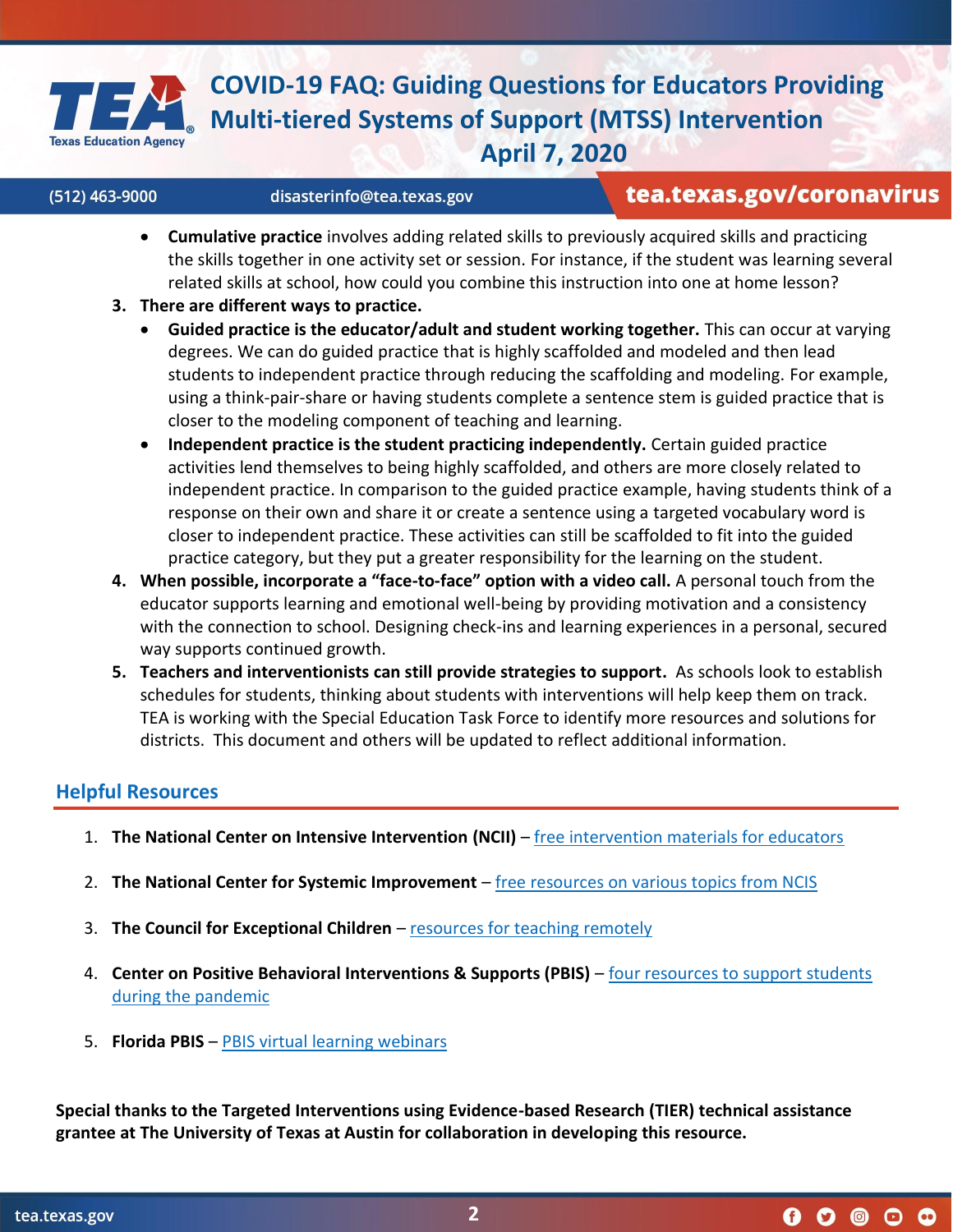

(512) 463-9000

disasterinfo@tea.texas.gov

# tea.texas.gov/coronavirus

### **Academic Support**

| What should I think about?                                                                                             | <b>Key Questions</b>                                                                                                                                                                                                                                                                                                                                                                                                                                                                                                                                                                                                                                                                                    |
|------------------------------------------------------------------------------------------------------------------------|---------------------------------------------------------------------------------------------------------------------------------------------------------------------------------------------------------------------------------------------------------------------------------------------------------------------------------------------------------------------------------------------------------------------------------------------------------------------------------------------------------------------------------------------------------------------------------------------------------------------------------------------------------------------------------------------------------|
| 1. Where did my intervention<br>delivery stop in terms of<br>content? Which content<br>should be practiced at<br>home? | Which content do students need to practice that is foundational for reading,<br>$\bullet$<br>writing, mathematics, and/or other academic content?<br>Which content will be most important (i.e., foundational) as students return<br>to school next year?                                                                                                                                                                                                                                                                                                                                                                                                                                               |
| 2. Which content should be<br>practiced at home?                                                                       | Can students practice this content with limited new instruction being<br>$\bullet$<br>provided?<br>How could practice at home connect to the student's home environment?<br>$\bullet$                                                                                                                                                                                                                                                                                                                                                                                                                                                                                                                   |
| 3. What if families have<br>limited internet or<br>technology available to<br>them during the day?                     | Can paper versions be distributed or delivered to the home (e.g., pick up in<br>$\bullet$<br>conjunction with meal distribution)?<br>Can I mail paper versions to homes and include return address and postage?<br>$\bullet$<br>What resources in the home could be used in lieu of paper or digital<br>$\bullet$<br>versions?                                                                                                                                                                                                                                                                                                                                                                          |
| 4. What resources or<br>materials do I use to<br>provide intervention<br>continuity?                                   | Could I use a phone call or email to caregivers to learn about household<br>$\bullet$<br>items that could help to design lessons?<br>What videos or materials are available to help students review content<br>$\bullet$<br>already learned?<br>Can intervention materials be accessed and shared online?<br>$\bullet$<br>Can I engage in guided practice with students via the internet or phone?<br>$\bullet$<br>Can I engage students in guided practice with one another?<br>$\bullet$<br>Which practice activities will keep students engaged and require minimal or<br>$\bullet$<br>no help from caregivers?<br>How can I provide feedback to students in virtual and home settings?<br>$\bullet$ |
| 5. How do I ensure the<br>resources and materials I<br>am using for remote<br>learning are evidence<br>based?          | Which websites or materials should I rely on for information?<br>$\bullet$<br>Which websites or materials should I share with caregivers?<br>$\bullet$<br>Are materials without an evidence base better than nothing at all?<br>$\bullet$<br>Are there any materials that might cause negative effects for students?<br>$\bullet$                                                                                                                                                                                                                                                                                                                                                                       |
| 6. How do I determine the<br>requisite skills needed<br>based on the current<br>intervention goals?                    | What did our screening, diagnostic, and progress-monitoring data show<br>$\bullet$<br>about students' specific needs?<br>What do students need to work on in specific areas (e.g., calculation,<br>decoding, vocabulary)?<br>How can I break these areas down into specific skills to practice?<br>$\bullet$                                                                                                                                                                                                                                                                                                                                                                                            |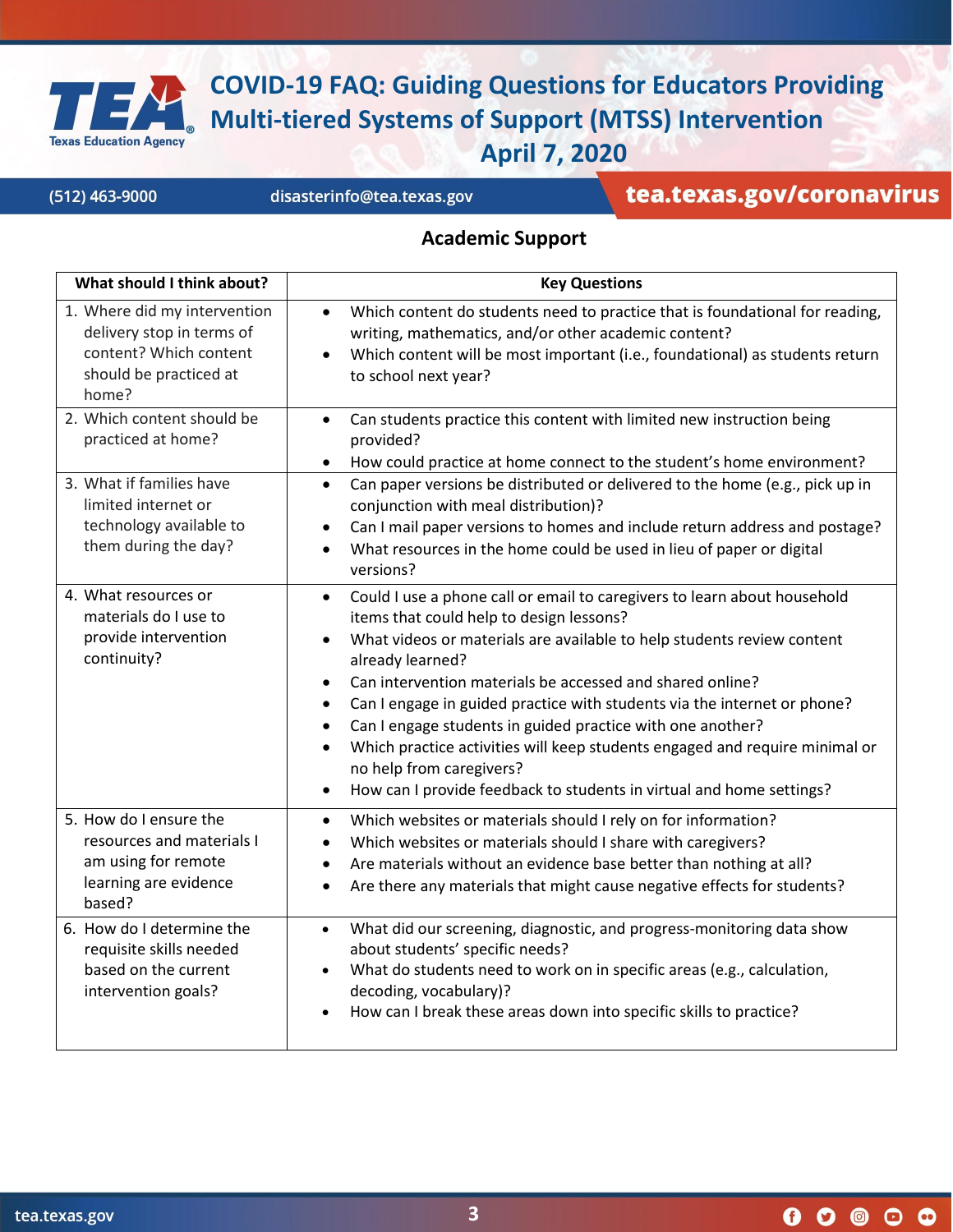

(512) 463-9000

disasterinfo@tea.texas.gov

# tea.texas.gov/coronavirus

#### **Behavioral Support**

| What should I think about?                                                                   | <b>Key Questions</b>                                                                                                                                                                                                                                                                                                                                                                                                                                                                                                                                               |
|----------------------------------------------------------------------------------------------|--------------------------------------------------------------------------------------------------------------------------------------------------------------------------------------------------------------------------------------------------------------------------------------------------------------------------------------------------------------------------------------------------------------------------------------------------------------------------------------------------------------------------------------------------------------------|
| 1. How do I support students'<br>behavioral and emotional<br>needs when they are at<br>home? | Are there guidance lessons or resources I can provide on a regular basis to<br>$\bullet$<br>support all students and caregivers with remote learning?<br>Which behavioral supports should I prioritize?<br>$\bullet$<br>How can I help identify and prioritize new student and family needs?<br>$\bullet$                                                                                                                                                                                                                                                          |
| 2. How do I continue with<br>behavioral interventions<br>remotely?                           | What intervention tools were previously in place and how can they be<br>$\bullet$<br>adapted for remote learning?<br>Could I schedule weekly or daily check-ins with students and caregivers?<br>$\bullet$<br>Could I work with caregivers to continue to implement behavioral<br>$\bullet$<br>interventions in the home?                                                                                                                                                                                                                                          |
| 3. How do I support students'<br>social and emotional<br>learning (SEL) needs<br>remotely?   | What SEL lessons were originally planned? What lessons now take priority?<br>$\bullet$<br>What SEL needs do I anticipate need extra support right now?<br>$\bullet$<br>How can I support stress management and mindfulness for caregivers and<br>$\bullet$<br>students during this time? What about grief and loss? Gratitude? Self-care?<br>How do I identify new SEL needs connected to remote learning?<br>$\bullet$<br>How can I conduct a needs assessment with students and caregivers - would<br>$\bullet$<br>surveys work? Could I do personal interviews? |
| 4. How do I support students'<br>academic behaviors<br>remotely?                             | What types of new study skills and academic behaviors do students need to<br>$\bullet$<br>develop to succeed with remote learning?<br>What types of time management supports are there?<br>$\bullet$                                                                                                                                                                                                                                                                                                                                                               |
| 5. How do I support students'<br>physical safety needs<br>remotely?                          | How can I provide support to students at risk for self-harm or in unsafe<br>$\bullet$<br>environments?<br>How can I offer continued support remotely for previously identified<br>$\bullet$<br>students? What resources can I share? (e.g., crisis hotlines) What actions can<br>I take (e.g., check-ins, wellness check requests)?<br>How can I assess student safety during check-ins or during food pick-ups,<br>etc.?                                                                                                                                          |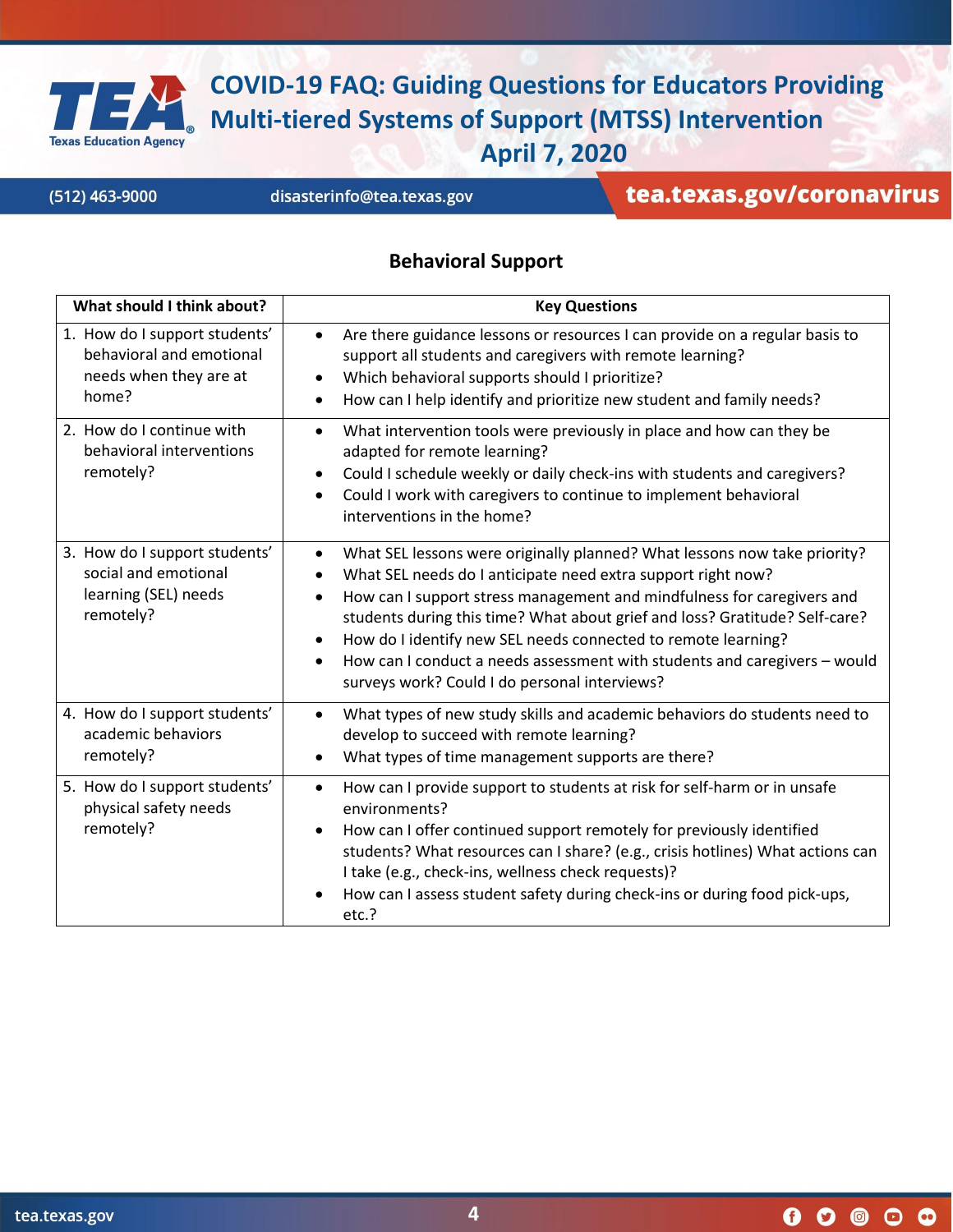

(512) 463-9000

disasterinfo@tea.texas.gov

tea.texas.gov/coronavirus

### **Delivery**

| What should I think about?                                                                                                                                               | <b>Key Questions</b>                                                                                                                                                                                                                                                                                                                                                                                                                                                                                                                                                                                                                                        |
|--------------------------------------------------------------------------------------------------------------------------------------------------------------------------|-------------------------------------------------------------------------------------------------------------------------------------------------------------------------------------------------------------------------------------------------------------------------------------------------------------------------------------------------------------------------------------------------------------------------------------------------------------------------------------------------------------------------------------------------------------------------------------------------------------------------------------------------------------|
| How do I meet with each<br>1.<br>student?                                                                                                                                | Can I meet virtually with a student?<br>$\bullet$<br>How can I divide up my week to meet individually with each student?<br>$\bullet$<br>Do I need to arrange group check-ins or consistent times to meet with each<br>$\bullet$<br>student similar to how I do small groups?                                                                                                                                                                                                                                                                                                                                                                               |
| Not all students have<br>2.<br>Internet access, access to<br>a computer, parent<br>support, etc.?                                                                        | Can I make daily phone calls or text messages to some students or mail<br>$\bullet$<br>documents to families with pre-paid postage for return mailing?                                                                                                                                                                                                                                                                                                                                                                                                                                                                                                      |
| 3. Should I communicate<br>with each caregiver and/or<br>student?                                                                                                        | Can I take time to review the student's task completion or answer questions<br>$\bullet$<br>with the caregiver?<br>Should I allot time to communicate with the student on their own progress?<br>$\bullet$<br>What forms could this take (e.g., secured chat locations, communication<br>$\bullet$<br>documents, communication/meetings via technology)?                                                                                                                                                                                                                                                                                                    |
| How often should I<br>4.<br>communicate with<br>caregivers?                                                                                                              | How often would the family like to communicate about interventions?<br>$\bullet$<br>How often is feasible given caseloads and remote learning requirements?<br>$\bullet$<br>How will I ensure that caregivers are informed of the intervention plan<br>$\bullet$<br>during remote learning?                                                                                                                                                                                                                                                                                                                                                                 |
| What if a student is<br>5.<br>attending daycare and is<br>not at home during the<br>day?                                                                                 | Could the district partner or provide online resources or materials for the<br>$\bullet$<br>daycare to use?                                                                                                                                                                                                                                                                                                                                                                                                                                                                                                                                                 |
| What if the caregiver is<br>6.<br>unsure of how to support<br>their child and has limited<br>time due to number of<br>children and their own<br>remote working schedule? | Can I break up activities into small assignments that make implementation<br>$\bullet$<br>more manageable for the family?<br>Maybe I should only introduce one component of the intervention at a time?<br>$\bullet$<br>Are there review or practice activities that the student can do completely<br>$\bullet$<br>independently?<br>Can I identify and use instructional routines that students are familiar with to<br>$\bullet$<br>encourage a level of independence with their own learning?<br>Can I expect that a student could "teach" these routines to their caregiver?<br>$\bullet$<br>What evidence-based resources can I share with caregivers? |